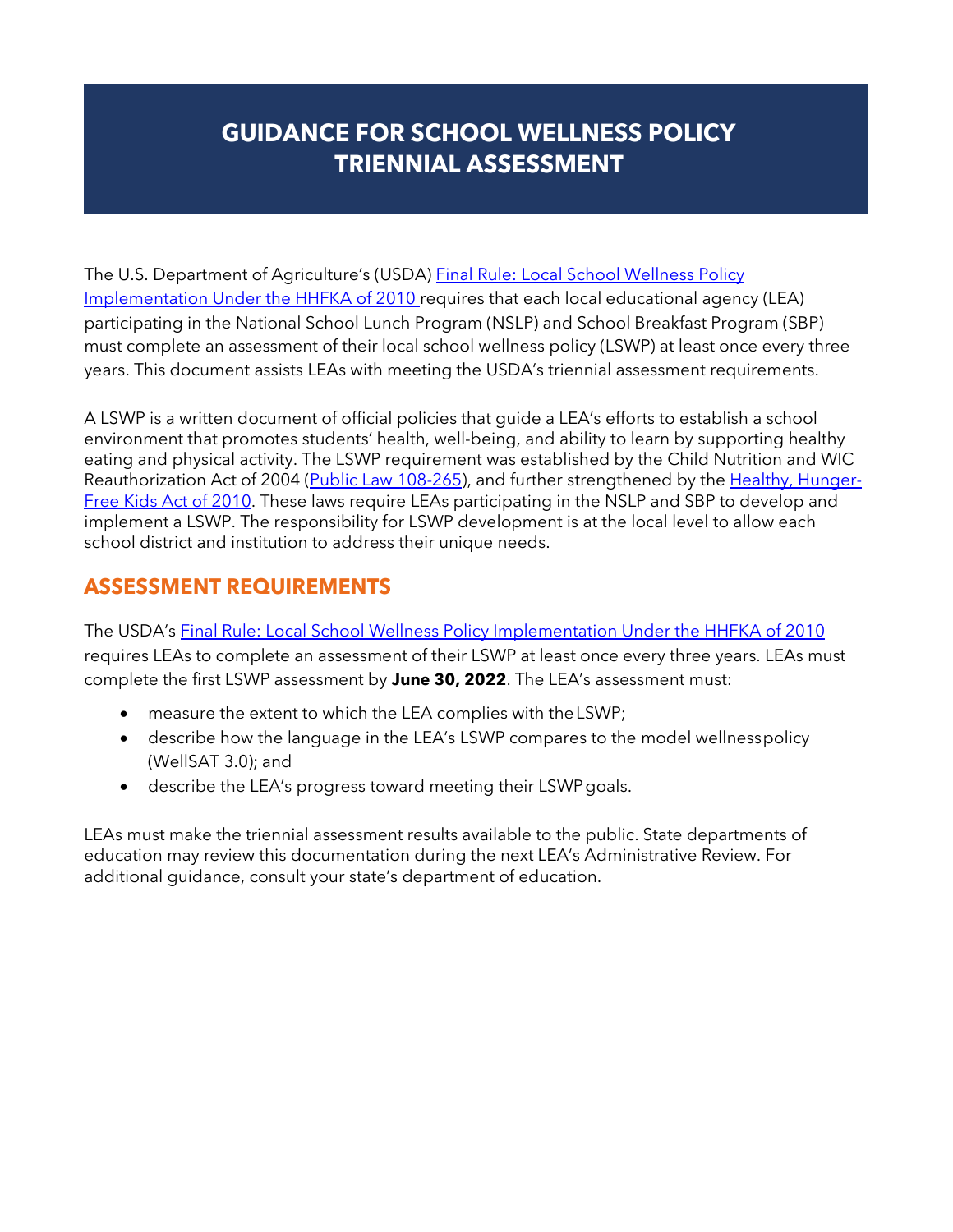# **REQUIRED STEPS AND RESOURCES**

Table 1 summarizes the steps for completing the triennial assessment process. The required resources are available under the **Triennial Assessment** tab of the WellSAT webpage. These include:

- District's LSWP and associated local procedures andregulations
- [Wellness School Assessment Tool \(WellSAT 3.0\)](https://www.wellsat.org/)
- [Wellness School Assessment Tool](https://www.wellsat.org/WellSAT-I.aspx) Interview (WellSAT-I)
- [Worksheet 1: Written Policy Scores from WellSAT3.0](https://www.wellsat.org/upload/docs/WellSAT%203.0%20Scoresheet.pdf) (optional)
- Worksheet 2: Interview Practice Scores from WellSAT-I (optional)
- Worksheet 3: Identify Connections between Policy and Practice (optional)
- [Worksheet 4: Summary of](https://www.wellsat.org/upload/docs/Worksheet%204.docx) Findings

To open the worksheet files, you may need to check your browser's downloads folder after clicking the links.

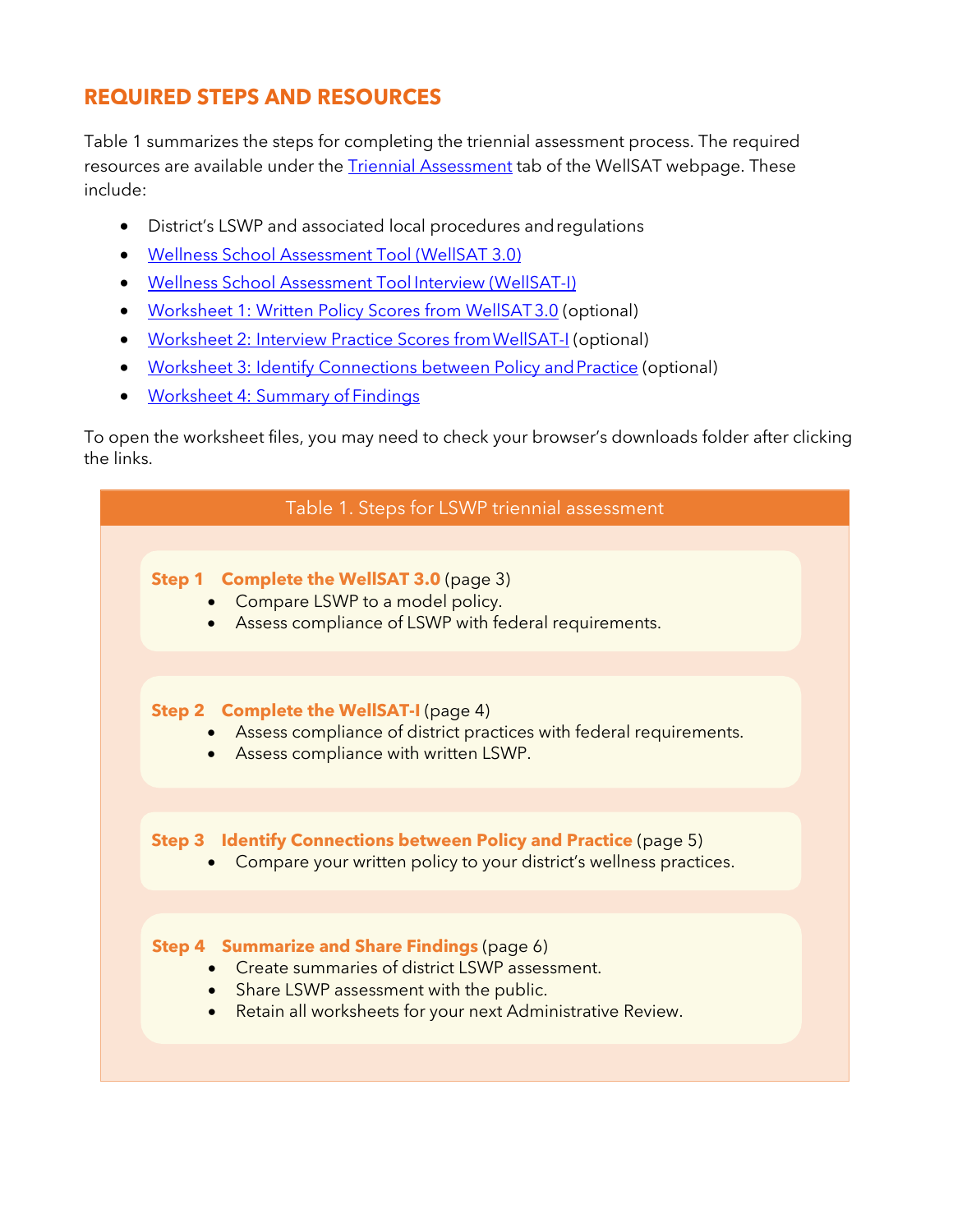# **STEP 1: COMPLETE THE WELLSAT 3.0**

# **TIME NEEDED**

• 1-2 hours depending on the policy's length and complexity

## **STAFF NEEDED**

• Chair and members of the district wellness committee (contact the superintendent's office for a list of wellness committeemembers)

### **MATERIALS NEEDED**

- District's LSWP and associated localprocedures/regulations
- The WellSAT 3.0
	- o Online version: [WellSAT 3.0](http://www.wellsat.org/) tool
	- o Print version: Complete the WellSAT 3.0 using the [WellSAT 3.0 PDF version](https://www.wellsat.org/upload/docs/WellSAT%20Hardcopy.pdf) and [Worksheet 1: Written Policy Scores from WellSAT3.0.](https://www.wellsat.org/upload/docs/WellSAT%203.0%20Scoresheet.pdf)

# **PART A: COMPLETE THE WELLSAT 3.0**

Print the district's LSWP and associated local procedures/regulations. If the district works with the Connecticut Association for Boards of Education (CABE), CABE can help identify the district wellness policy. Most districts post their policies on their website. For tips on how to find your policy, review the "How to Find Your Policy" video at [www.wellsat.org](http://www.wellsat.org/) (under "About the WellSAT") or at [https://youtu.be/HJZXSltE5SU.](https://youtu.be/HJZXSltE5SU)

Use the WellSAT 3.0 tool to assess the strength and comprehensiveness of your district's policy compared to best practices. The tool can be completed online at www.wellsat.org. Print out and save your scorecard. It will look like the image to the right. Alternatively, PDF versions of these tools are available at [www.wellsat.org.](http://www.wellsat.org/)

# **PART B: CHECK WRITTEN POLICY FOR COMPLIANCE WITH FEDERAL REQUIREMENTS**

Check your scorecard for the federal requirements (indicated by the Capitol building icon  $\triangleq$ ). Highlight any items missing from your written policy (i.e., score of "0").





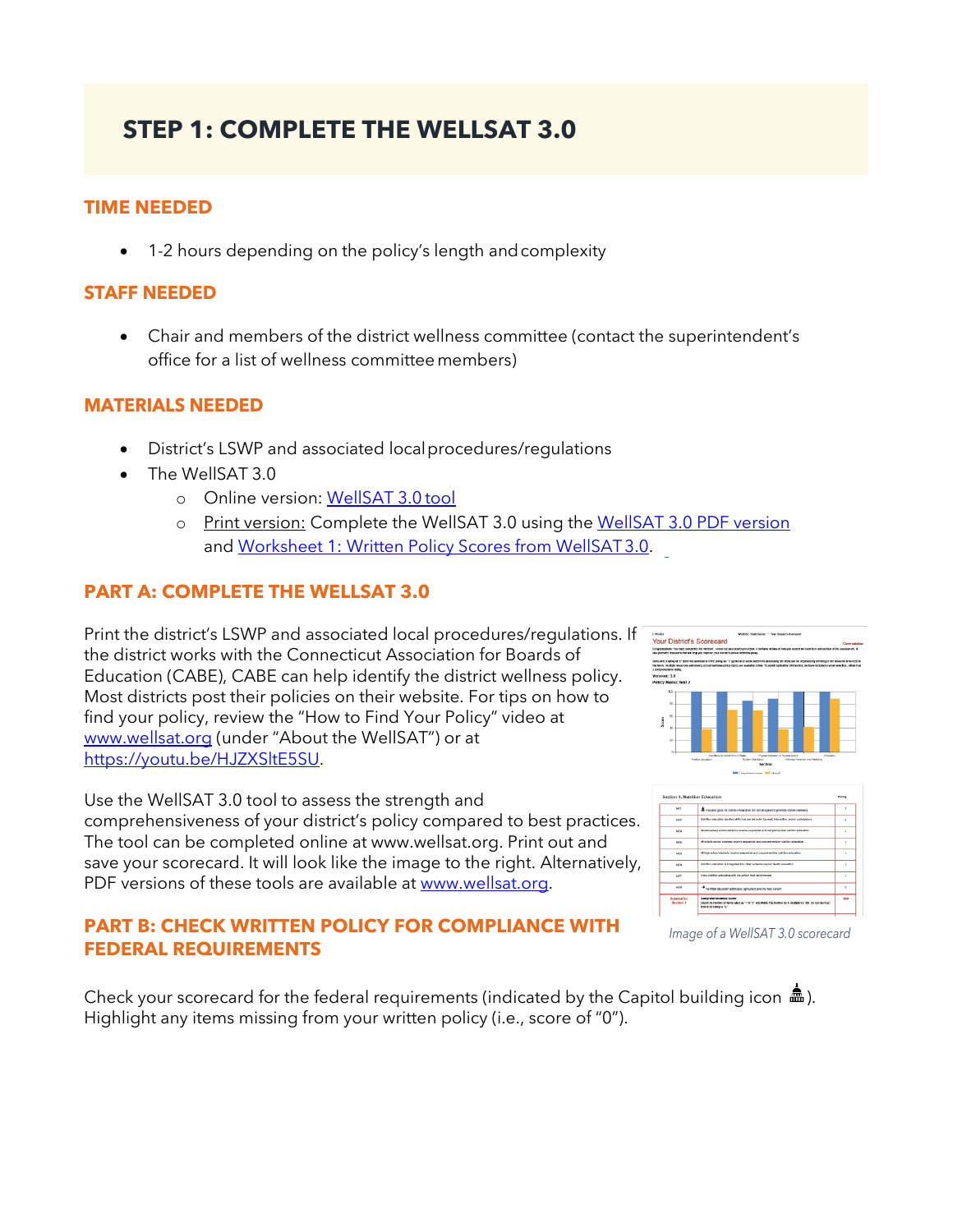# **STEP 2: COMPLETE THE WELLSAT-I**

# **TIME NEEDED**

• 3-4 hours depending on the number of peopleinterviewed

# **STAFF NEEDED**

- District wellness committee members as interviewers
- Interviewees: Food service director; district-level official; head of curriculum; health/nutrition education teacher; school principal; physical education teacher; classroom teacher

### **MATERIALS NEEDED**

- [WellSAT-I tool](https://www.wellsat.org/WellSAT-I.aspx) (available under "WellSAT-I" at [www.wellsat.org\)](http://www.wellsat.org/).
- Print version: Complete the WellSAT-I using the [WellSAT-I PDF version](https://www.wellsat.org/upload/docs/WellSAT-I%203.0%20All%20Sections.pdf) and Worksheet 2: [Written Policy Scores from WellSAT-I.](https://www.wellsat.org/upload/docs/WellSAT-I%20scorecard.pdf)

# **PART A: COMPLETE THE WELLSAT-I**

- 1. Click the "Complete/Edit WellSAT-I" link next to your policy's name. Determine who is best suited to answer each question in your district.
	- All federally required practices are noted with a Capitol building icon  $\mathbf{m}$ .
	- Items with a school icon  $\mathbb{E}$  are typically answered at the school level.
	- All other items: Answer at either the district or school level, based on your district's structure.
- 2. Complete the WellSAT-I tool, interviewing the relevant personnel for each item.
	- View your scorecard.

# **PART B: CHECK WHETHER PRACTICES COMPLY WITH FEDERAL REQUIREMENTS AND YOUR POLICY**

- 1. Check your scorecard for the federal requirements (indicated by the Capitol building icon  $\triangleq$ ). Highlight any practices that are not currently in place (i.e., score of "0").
- 2. Look at your WellSAT 3.0 and WellSAT-I scores side by side. Highlight any practices that are written into your policy (i.e., score of 1 or 2), but are not in place in practice (i.e., score of 0).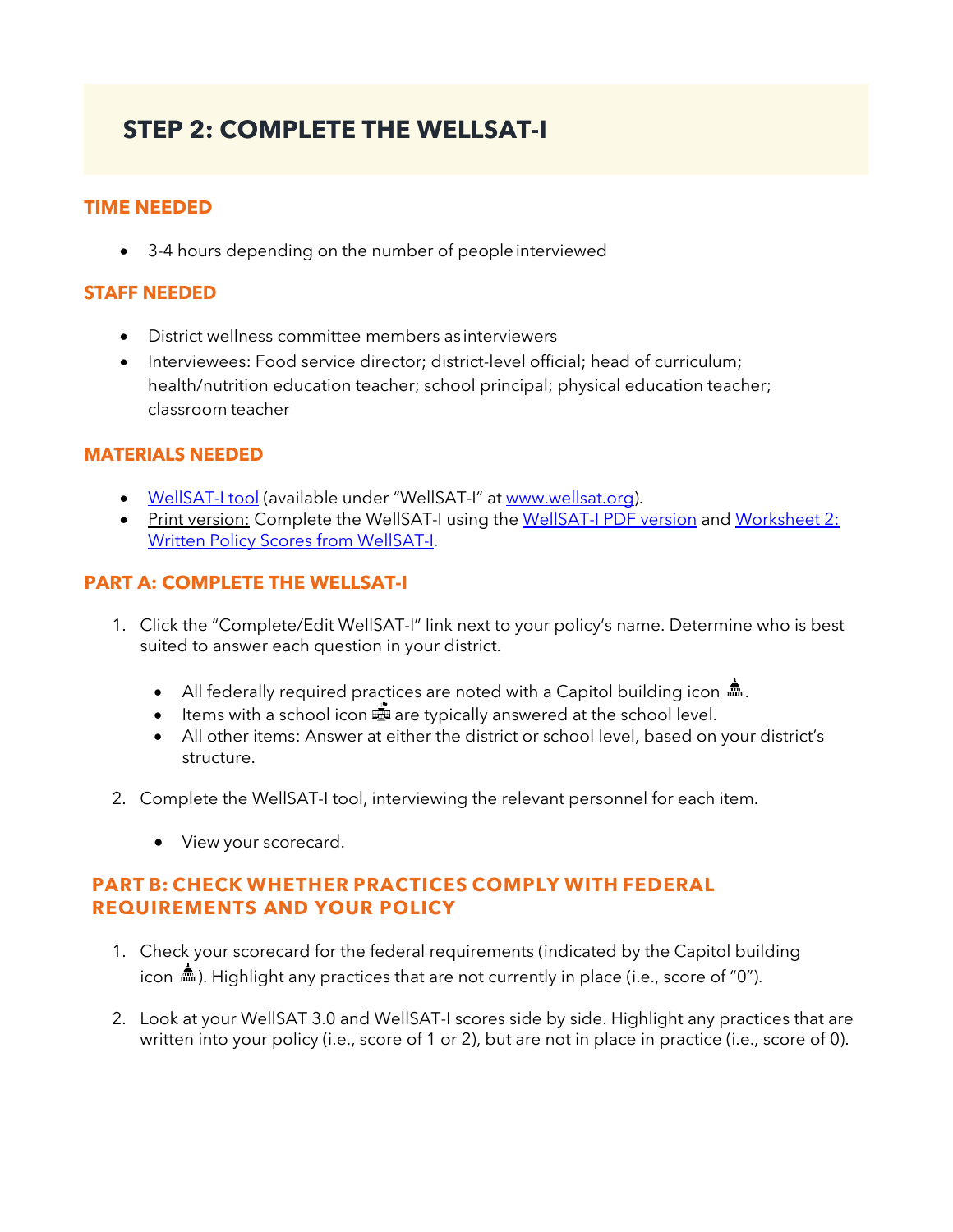# **STEP 3: IDENTIFY CONNECTIONS BETWEEN POLICY AND PRACTICE**

# **TIME NEEDED**

• 15 minutes (1-2 hours if completing paper version)

# **STAFF NEEDED**

• District wellness committee members, including the member who entered the WellSAT 3.0 and WellSAT-I scores online

### **MATERIALS NEEDED**

- Your district's combined WellSAT 3.0 and WellSAT-I scorecard
- Print version: [Completed Worksheet 1: Written Policy Scores from WellSAT 3.0,](https://www.wellsat.org/upload/docs/WellSAT%203.0%20Scoresheet.pdf) Completed [Worksheet 2: Interview Practice Scores from WellSAT-I,](https://www.wellsat.org/upload/docs/WellSAT-I%20scorecard.pdf) and [Worksheet 3: Identifying](https://www.wellsat.org/upload/docs/Worksheet%203.docx)  [Connections between Policy and Practice](https://www.wellsat.org/upload/docs/Worksheet%203.docx)

# **COMPARE YOUR WELLSAT 3.0 AND WELLSAT-I SCORES**

Locate the text at the top of the scorecard (under the outcome icons) that reads, "If you would like a scorecard that sorts the items by outcome, click here." Click the checkbox. Print out the combined scorecard. With the rest of your district wellness committee, examine the items in each section.

If you are completing this process on paper, you will need to complete the comparison by hand. Print out the [WellSAT 3.0 Scorecard](https://www.wellsat.org/upload/docs/WellSAT%203.0%20Scoresheet.pdf) and [Scorecard for the WellSAT-I.](https://www.wellsat.org/upload/docs/WellSAT-I%20scorecard.pdf) With the two scorecards side by side, go through each section and identify the items that belong in each section using [Worksheet 3.](https://www.wellsat.org/upload/docs/Worksheet%203.docx)

| WellSAT                                                             | WellSAT-I     | Comparison                                                                                                                                                                                                   |  |
|---------------------------------------------------------------------|---------------|--------------------------------------------------------------------------------------------------------------------------------------------------------------------------------------------------------------|--|
| 3.0 Score                                                           | Score         | Outcome                                                                                                                                                                                                      |  |
| 2                                                                   | $\mathcal{P}$ | <b>Strong Policies and Aligned Practices</b><br>☆<br>District has a strong policy and is fully implementing practices that<br>align with the policy                                                          |  |
|                                                                     | $\Omega$      | <b>Create Practice Implementation Plan</b>                                                                                                                                                                   |  |
| $\overline{2}$                                                      | $1$ or $0$    | District has a strong or weak policy, but practice implementation is<br>either absent or limited                                                                                                             |  |
| $0$ or $1$                                                          | $\mathcal{P}$ | <b>Update Policies</b>                                                                                                                                                                                       |  |
|                                                                     |               | District is fully implementing a practice but there is no or only weak<br>割<br>language in the written policy, or the district is partially<br>implementing practices and there is no language in the policy |  |
| $\overline{0}$                                                      | $0$ or $1$    | <b>Opportunities for Growth</b>                                                                                                                                                                              |  |
| 1                                                                   |               | District has either not addressed the topic in policy or practice; or<br>ó<br>has only addressed the topic in a very limited way                                                                             |  |
| Items that are federally required are listed first in each section. |               |                                                                                                                                                                                                              |  |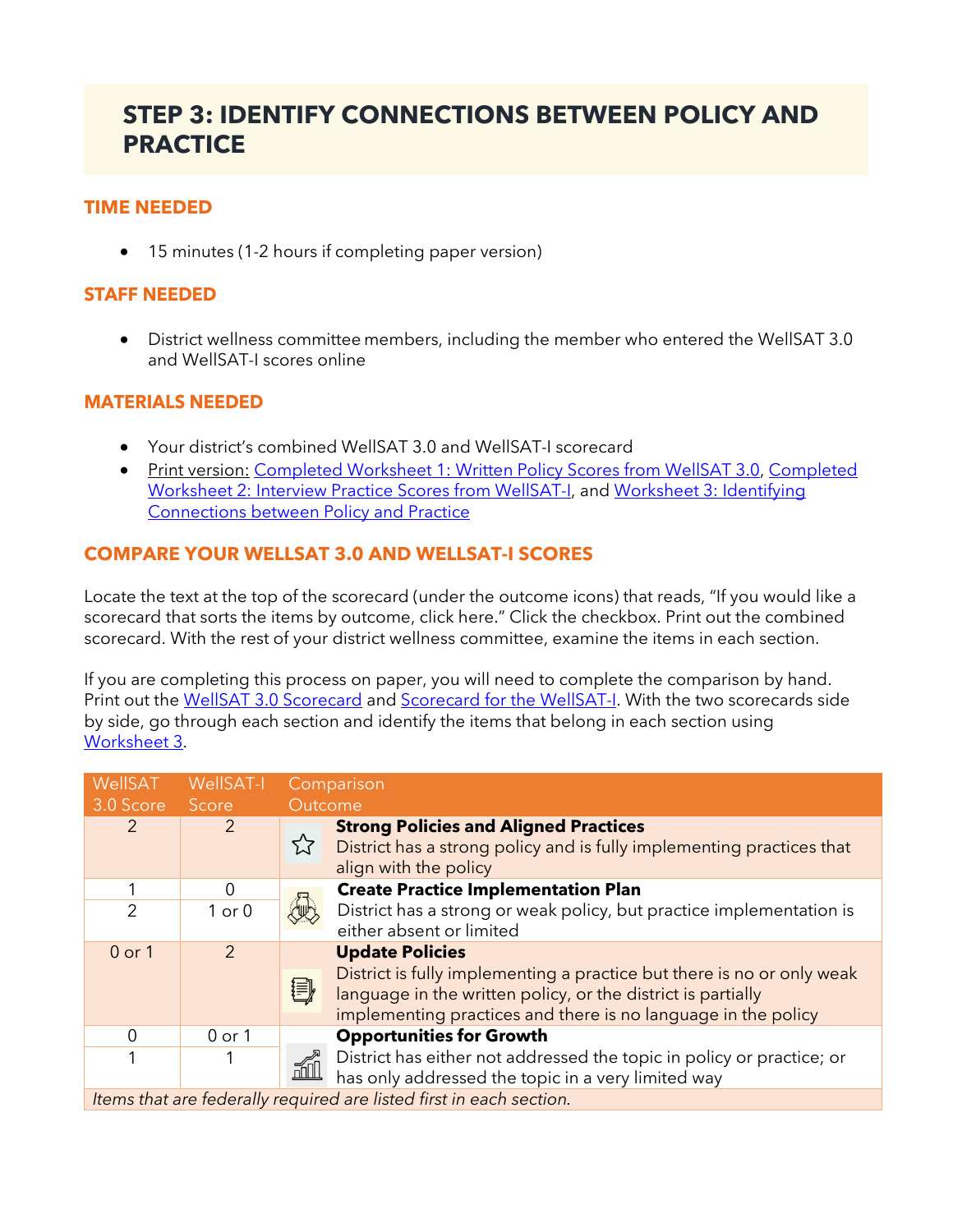# **STEP 4: SUMMARIZE AND SHARE YOUR FINDINGS**

### **TIME NEEDED**

 $\bullet$  1-2 hours

#### **STAFF NEEDED**

• District wellness committee members

### **MATERIALS NEEDED**

- Combined WellSAT 3.0 and WellSAT-I scorecard, sorted by outcome
- [Worksheet 4: Summary of](https://www.wellsat.org/upload/docs/Worksheet%204.docx) Findings
- Print version: [Completed Worksheet 3: Identifying Connections between Policy and Practice](https://www.wellsat.org/upload/docs/Worksheet%203.docx)

# **WRITING NARRATIVES TO ACCCOMPANY YOUR SCORESHEETS**

• Use Worksheet 4 to write narratives to share the findings from each section of your combined WellSAT 3.0 and WellSAT-I scorecard.

# **MATERIALS TO SHARE**

We recommend sharing all of the materials described below. However, please see instructions from your State Department of Education concerning posting requirements in your state.

- Post your completed **WellSAT 3.0 scorecard** to document that you have compared your policy to a model policy. Use either Worksheet 1: Written Policy Scores from WellSAT 3.0 or the scorecard generated by the WellSAT 3.0 website.
- Post **Section 1 (Strong Policies and Aligned Practices)** of your combined WellSAT 3.0 and WellSAT-I scorecard or Worksheet 3 to document your district's areas of strength **along with the narrative created in Worksheet 4**.
- Post **Section 2 (Create Practice Implementation Plans)** of your combined WellSAT 3.0 and WellSAT-I scorecard or Worksheet 3 to document topics where your district is not compliant with elements of your LWLP **along with the narrative created in Worksheet 4** to describe how the district will improve compliance.
- If there are **federal requirements** in **Section 3 (Update Policies)** of your combined WellSAT 3.0 and WellSAT-I scorecard or Worksheet 3, **post the narrative created in Worksheet 4** to describe how the district will update its policy to include all federally required items. You may add plans for additional policy updates if desired.
- If there are **federal requirements** in **Section 4 (Opportunities for Growth)** of your combined WellSAT 3.0 and WellSAT-I scorecard or Worksheet 3, **post the narrative**